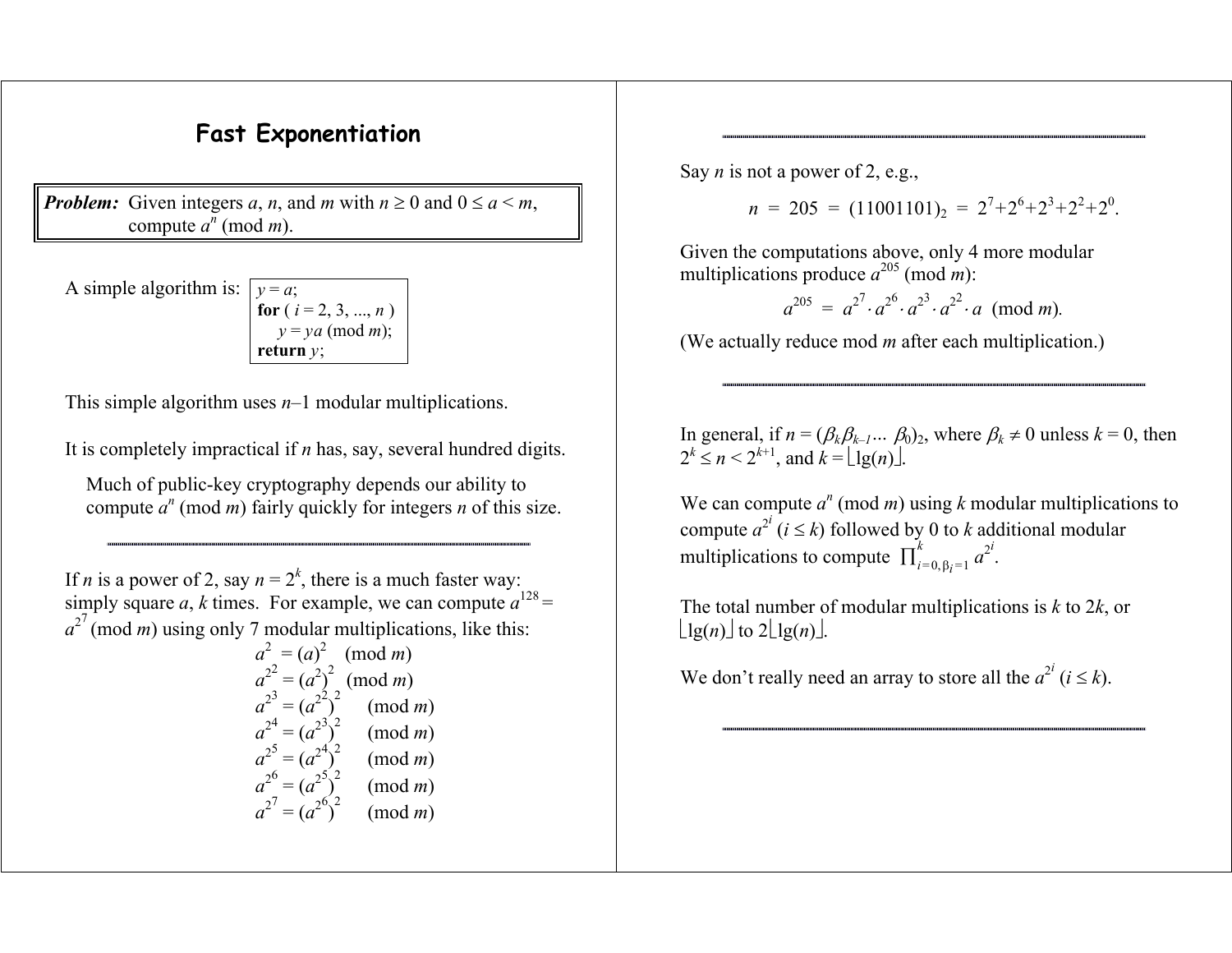Here is our first algorithm:

| <i>Input:</i>                                       | Integers a, n, and m, with $n \ge 0$ and $0 \le a \le m$ .                                                                                                       |  |
|-----------------------------------------------------|------------------------------------------------------------------------------------------------------------------------------------------------------------------|--|
| Output:                                             | $a^n \pmod{m}$                                                                                                                                                   |  |
| <i>Algorithm:</i>                                   | Let $n = (\beta_k \beta_{k-l}  \beta_0)_2$ , where $\beta_k \neq 0$ unless $k = 0$ .<br>Then $k = \lfloor \lg(n) \rfloor$ and $n = \sum_{i=0}^{k} \beta_i 2^i$ . |  |
|                                                     | Note $\beta_i = (n \gg i) \& 1$ in C notation.                                                                                                                   |  |
|                                                     | For notational purposes, let $n_i = (\beta_i \beta_{i-1}  \beta_0)_2$ for<br>$i = 0, 1, , k$ .                                                                   |  |
|                                                     |                                                                                                                                                                  |  |
| Integer $fastExp$ (Integer a, Integer n, Integer m) |                                                                                                                                                                  |  |

| $\frac{1}{100}$                                                                        |                                             |
|----------------------------------------------------------------------------------------|---------------------------------------------|
| $x = a$ ;                                                                              | $1/x = a^{2^0}$                             |
| $y = (\beta_0 = 1)$ ? $a : 1$ ;                                                        | // $y = a^{n_0}$                            |
| for $(i = 1, 2, , k)$                                                                  |                                             |
| $x = x^2 \pmod{m}$ ;                                                                   | $1/x = a^{2^{i-1}} \rightarrow x = a^{2^i}$ |
| <b>if</b> ( $\beta_i = 1$ )                                                            |                                             |
| $y = (y == 1)$ ? $x : yx \pmod{m}$ ; $\forall y = a^{n_{i-1}} \rightarrow y = a^{n_i}$ |                                             |
| return $y$ ;                                                                           |                                             |

Here is a slight reworking of the algorithm that eliminates explicit reference to the bits  $\beta_i$ . It uses a function  $odd(n)$  that returns true exactly when *n* is odd.

Integer fastExp(Integer a, Integer n, Integer m)

\n
$$
x = a; \quad // x = a^{20}
$$
\n
$$
y = (odd(n)) ? a : 1; \quad // y = a^{n0}
$$
\n
$$
n' = \lfloor n/2 \rfloor;
$$
\nwhile (n' > 0)

\n
$$
x = x^{2} \pmod{m}; \quad // x = a^{2^{i-1}} \rightarrow x = a^{2^{i}}
$$
\nif (odd(n'))

\n
$$
y = (y == 1) ? x : yx \pmod{m}; \quad // y = a^{n_{i-1}} \rightarrow y = a^{n_i}
$$
\n
$$
n' = \lfloor n'/2 \rfloor;
$$
\nreturn y;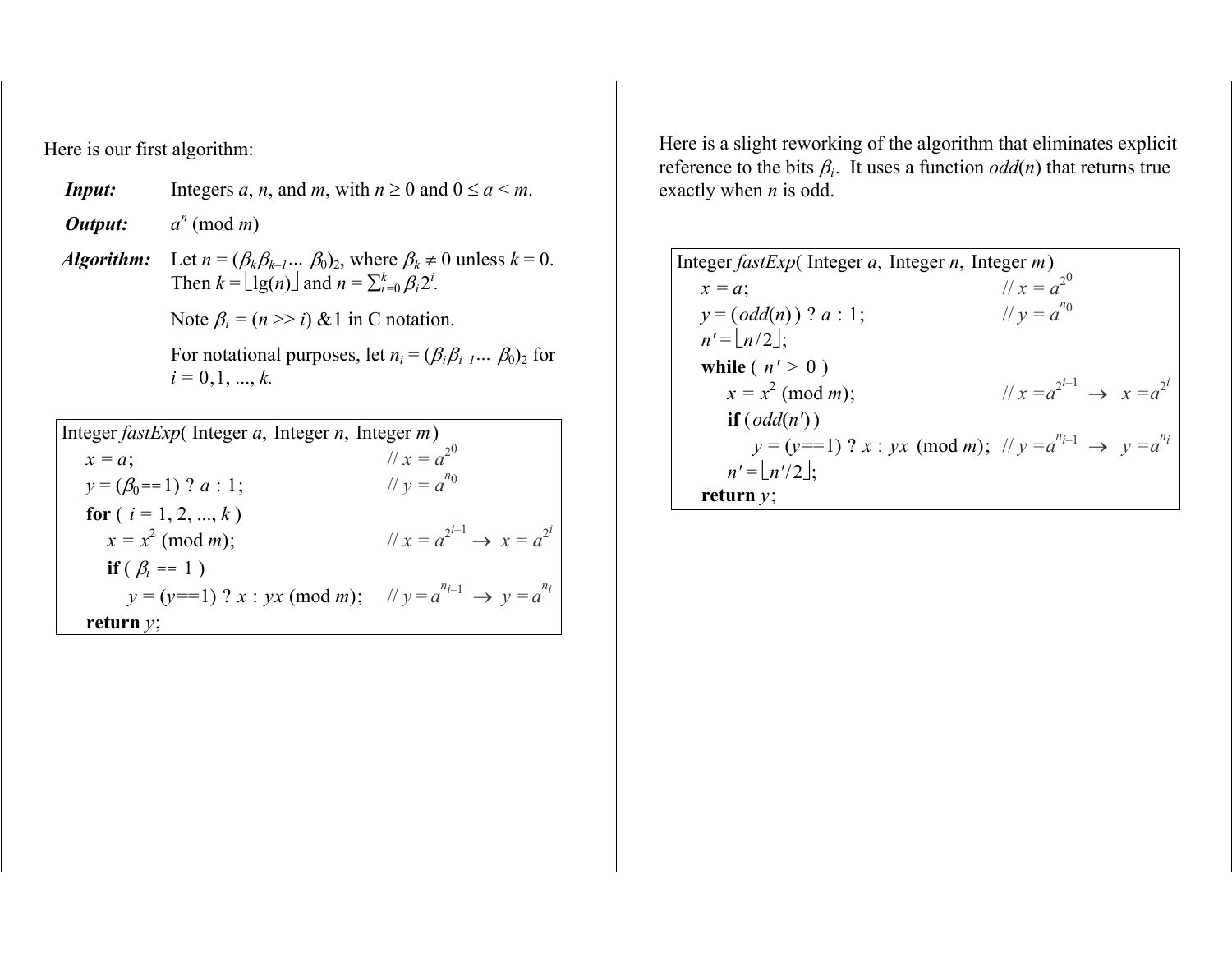Instead of computing  $a^{n_0}$ ,  $a^{n_1}$ , ...,  $a^{n_k}$ , where  $n_i = (\beta_i \beta_{k-1} \dots \beta_0)_2$ , the variation below computes  $a^{m_k}, a^{m_{k-1}}, ..., a^{m_0}$ , where

$$
m_i=(\beta_k\beta_{k-1}\dots\beta_i)_2.
$$

It uses one less variable. Note  $m_k = 1$ ,  $m_i = 2m_{i+1} + \beta_i$  for  $i =$  $k-1, \ldots, 1, 0$ , and  $m_0 = n$ .

| Integer $fastExp2$ (Integer a, Integer n, Integer m) |                                              |  |  |  |
|------------------------------------------------------|----------------------------------------------|--|--|--|
| <b>if</b> ( $n == 0$ )                               |                                              |  |  |  |
| return $1$ ;                                         |                                              |  |  |  |
| $y = a$ ;                                            | // $y = a^{m_0}$                             |  |  |  |
| for $(i = k-1, k-2, , 0)$                            |                                              |  |  |  |
| if $(\beta_i == 0)$                                  |                                              |  |  |  |
| $y = y^2 \pmod{m}$ ;                                 |                                              |  |  |  |
| else                                                 | // $v = a^{m_{i+1}} \rightarrow v = a^{m_i}$ |  |  |  |
| $y = y^2 a \pmod{m}$ ;                               |                                              |  |  |  |
| return $y$ ;                                         |                                              |  |  |  |

Each algorithm performs between  $\lfloor \lg(n) \rfloor$  and  $2\lfloor \lg(n) \rfloor$  modular multiplications. The exact number is

 $\lfloor \lg(n) \rfloor + \lfloor \{\beta_i : 0 \leq i \leq k, \beta_i = 1\} \rfloor.$ 

For a random *n* in  $[2^k, 2^{k+1})$ , we would expect half the  $\beta_i$  to be 1, so the expected number of modular multiplications would be  $3/2 \lfloor \lg(n) \rfloor$ .

If *n* has several hundred digits, lg(*n*) is somewhere around 1000. We can compute  $a^n \pmod{m}$  using about 1500 modular multiplications (expected case) and 2000 modular multiplications (worst case).

What is the running time of fast exponentiation?

1) Using the "standard" method of multiplying integers, we can multiply two *q*-bit integers in  $\Theta(q^2)$  time. (The same applies to modular multiplication.)

 The integers multiplied in fast exponentiation are less than *<sup>m</sup>*, so they have at most  $\lfloor \lg(m) \rfloor + 1$  bits — essentially at most lg(*m*) bits.

 This gives a running time for fast exponentiation of  $O(\lg(n)(\lg(m))^2)$ , or  $O(\lg(m)^3)$  if we assume  $n \leq m$ .